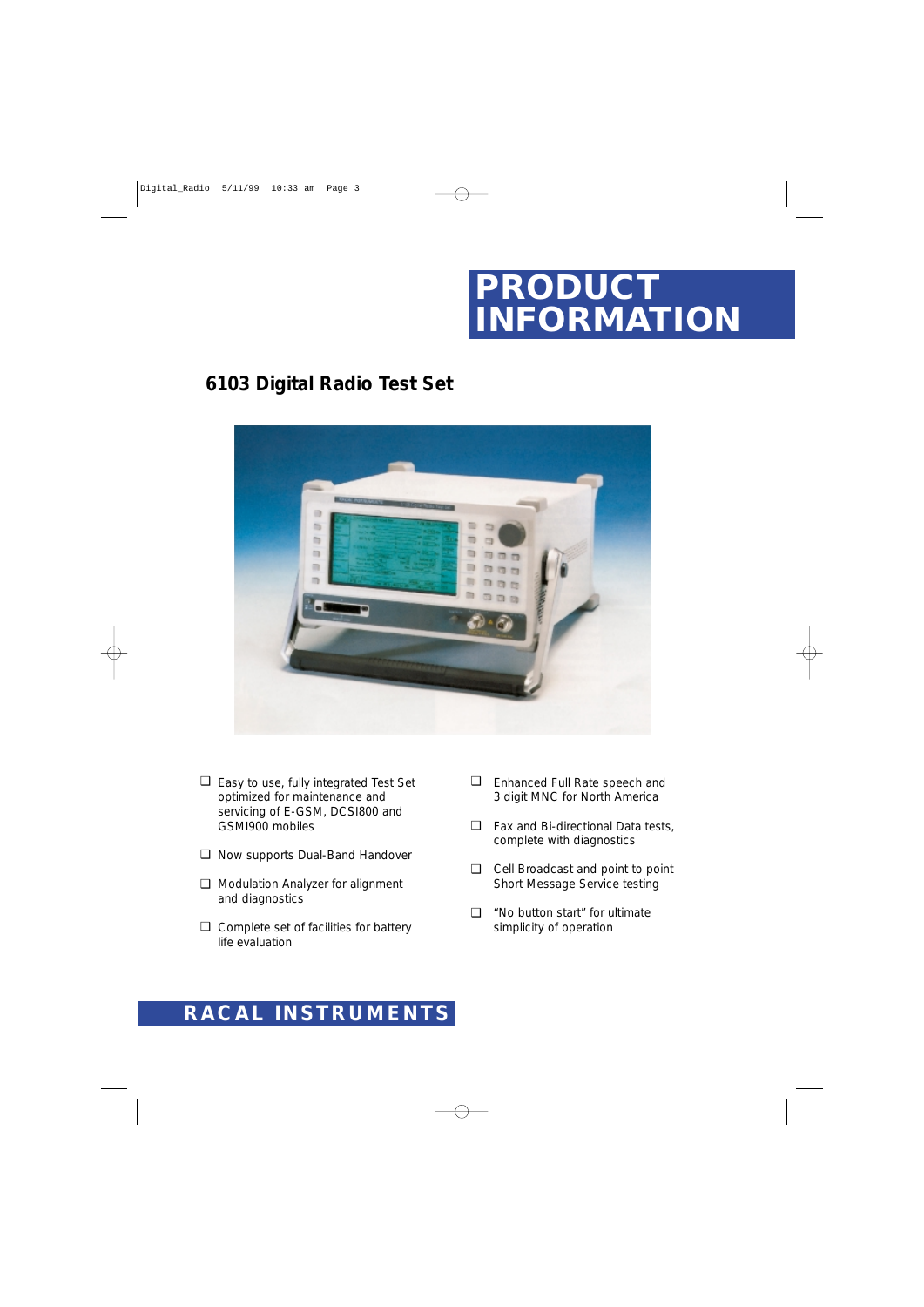#### **GENERAL DESCRIPTION**

Since its introduction, the Racal Instruments Digital Radio Test Set, 6103, has set new industry standards in cellular radio testing. It is a high performance, portable, fully integrated instrument designed for the production and maintenance of modern digital mobile telephones. Aimed at GSM, DCS1800 and GSM1900 the 6103 has been selected by most of the world's mobile manufacturers for field service operations. Building on this success Racal Instruments will be introducing further system options to address new and emerging markets.

The user controls have been carefully designed to allow operators of any skill level to successfully test and fault find mobile phones. A 'no button start' feature allows them to be tested rapidly without even touching the instrument. Another mode provides all key measurements to be viewed simultaneously with any reading out of limits being highlighted, making adjustment simplicity itself. In all, the 6103 offers five testing modes to suit any user and application.

- Single Tests
- Automatic Sequences
- Multimode
- Unsynchronized Mode

#### • Remote Operation

The use of a large LCD display coupled with intuitive, streamlined soft keys, ensures that the user can select the required operation, change parameter values and read test results, quickly and clearly without the need for an external PC or monitor. The use of soft keys and a spinwheel also allows the user to move quickly and logically through the menu structure and select the desired operation without any ambiguity.



*Real time displays for simple adjustments*

#### **SPEED**

With the decreasing cost of modern mobile phones and the ever growing numbers of subscribers, rapid test times are essential. To achieve this, the 6103 offers an integrated testing approach. For example, a single transmitter test can take the 5 key measurements of power, frequency, power profile, time alignment and modulation error in under 2 seconds. At the same time a full suite of graphs is available to view power profile, phase trajectory and modulation spectrum. This integrated philosophy is also repeated for receiver testing ensuring maximum test throughput.

#### **THE FUTURE**

| ,,,,,<br><b>MARINEZIA</b>        | Trust (Tronomittan Trust)                                                                                                                         | 10.00<br>TAASI ISBN                    | 15.400                          |
|----------------------------------|---------------------------------------------------------------------------------------------------------------------------------------------------|----------------------------------------|---------------------------------|
|                                  | <b>Tag lines</b><br>FAK - Masseus Vision Broad Rambinas                                                                                           |                                        | <b>The settlement</b>           |
| Players.<br><b>Forces</b>        | Mike<br><b>Maximum</b><br><b>FA 5-R</b><br>12,641<br>Food for                                                                                     | <b>Bibyan</b><br>$H$ $H$ $H$           | Гаразт<br><b>Turned</b>         |
| <b>Parante</b><br><b>Product</b> | 3,314<br><b><i>PERMIT RIGHT</i></b><br>5.858 844<br><b>But</b><br><b>H-RAA</b><br><b>Post Phillips</b><br><b>Takes</b><br>13.289<br><b>I</b> skup | 3.581 Brig<br>W.U.D. dvp               | Portfold<br><b>Channalis at</b> |
| 10030404                         | Pénamarad<br><b>ELIGIBITION</b>                                                                                                                   | Erner.<br>$-14 - 146$                  |                                 |
| <b>Spainter</b>                  | <b>Power Roofing C. F.M.C.</b><br>Mod. Spackup. E                                                                                                 | 14.444                                 |                                 |
|                                  | 明<br><b>TORARTON</b><br><b>TCH Illust</b><br><b>TORLOAD</b><br>810. 40+<br>Matrix Pause Land                                                      |                                        |                                 |
|                                  | Distinct in                                                                                                                                       | <b>PUXIBILIAL</b><br><b>POGEN</b><br>в |                                 |
| <b>HELE</b>                      | DAVID 1: 240<br><b>SAIL EXTRI MANAGERS</b>                                                                                                        | DIRECT LOTT                            | <b>COTT</b>                     |

*Combined transmitter test for rapid measurements of all key transmitter parameters.*

Digital radio markets are undergoing significant changes as the standards mature and new facilities are added to meet higher customer expectations. For this reason the 6103 already includes facilities not currently implemented on many networks, such as Cell Broadcast, Point to Point SMS, Data channel coding and half rate speech. Recent additions include, Enhanced Full Rate speech (EFR), binary encoding of SMS messages and decoding of 3 digit MNCs in readiness for use in North America.

Such is the flexibility of the 6103 that it has also been chosen to be an integral part of the GSM Phase 2 type approval system developed by Anite Systems. Other recent developments allow manufacturers and network operators to realistically evaluate and compare the battery life of any GSM mobile, including DCS1800, GSM1900 and dual mode variants.

The story does not end there however, Racal Instruments has a policy of on going product enhancement. As a result, the instrument firmware is periodically updated to reflect changes in standards and new market requirements. A software support scheme enables customer's units to be automatically updated as soon as new facilities are available.



*Graphic displays for fast recognition of failure modes*

#### **MEMORY CARDS**

The memory cards provide the user with the ability to store and recall a number of instrument set-ups and test sequences, for carrying out various tests on differing mobile types. New test sequences can be generated from the front panel using a special learning facility and then stored on the memory card. In this way tests can be selected, limits and parameters changed, and printing controlled, guaranteeing total control and repeatability of testing.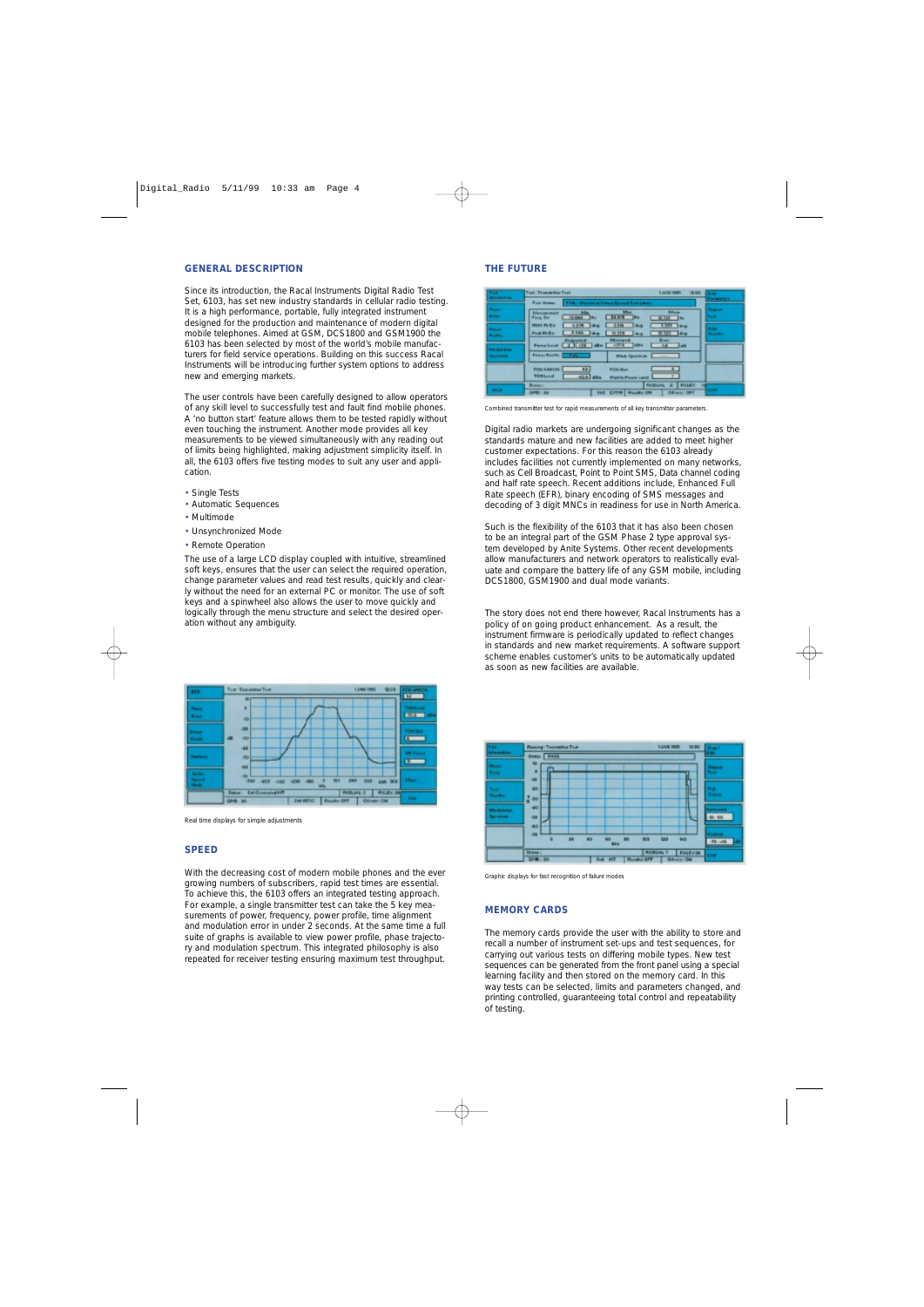Other forms of files can also be stored on the memory cards. These include speech phrases and test results. The PCMCIA version 2 industry standard card and DOS formatting allows direct transfer of files to a suitable PC. Two sockets are provided so that files are easily duplicated and test sequence files can be conveniently separated from results and parameter files.

### **COMPREHENSIVE SIGNALING PROTOCOL**

All signaling between the Test Set and the mobile-under-test is completely automatic so that the user does not need to have detailed knowledge of signaling standards. The 6103 even knows when to use phase 2 protocol. Individual signaling procedures can be invoked including:

- Location Updating
- Call Set-up, MO & MT
- Call Termination, MO & MT
- Call Lost
- Handover (inc. Dual-Band)
- Emergency Calls
- Frequency Hopping
- Encryption (A5/1 & A5/2)
- Timing Advance
- Cell Broadcast Messages
- Point to Point SMS, MO & MT
- Calling Party Identity
- Fax Call, MO & MT
- Bi-directional Data Call, MO & MT

#### **ADDITIONAL FACILITIES**

• Synchronization Output - A programmable synchronization output allows external equipment such as a spectrum analyzer or a logic analyzer to be triggered at any point in the GSM frame. Using this port, spurious signals can be reviewed either out-of-band or during the unused slots.

• Auxiliary RF Port - An auxiliary RF port is also provided eliminating the need for external couplers and loads when used with other test equipment. It also allows short range monitoring of signals off-air.

• Dual-Band Handover - With the introduction of dual-band mobiles and with networks operating on several bands, it is essential that phones can Camp-on to the correct BCCH and be handed over from one band to another. The 6103 can simulate a BCCH on either band while handing over TCH in either direction.

|                               | <b><i>Distances</i></b> | Coll Alloquines Tobbs |  |                 |                     |  |
|-------------------------------|-------------------------|-----------------------|--|-----------------|---------------------|--|
|                               |                         |                       |  |                 |                     |  |
|                               |                         |                       |  |                 |                     |  |
|                               | $1 - 20$                | 000000000000000000000 |  |                 |                     |  |
|                               | $21 - 48$               |                       |  |                 |                     |  |
| <b>Carroll</b>                | $41 - 4.8$              | .                     |  |                 |                     |  |
|                               | $81 - 88$               |                       |  |                 |                     |  |
| <b>Figures</b>                | 81-780-                 |                       |  |                 |                     |  |
| <b><i><u>Parsmana</u></i></b> | $104 - 100$             |                       |  |                 |                     |  |
|                               | $134 - 134$             | <b>BREE</b>           |  |                 |                     |  |
|                               |                         |                       |  |                 |                     |  |
|                               | <b>Current Birt</b>     | n                     |  |                 |                     |  |
|                               | Dalley L. Mile          |                       |  | <b>RIFORDAL</b> | <b><i>RIBEW</i></b> |  |

*Parameters are easily modified to suit the application*

#### **SUPPORT**

Not only is the 6103 good value for money, but it has also been designed to be simple and economic to repair. The pre-calibrated modules and self diagnostic capabilities mean that repair times and costs are minimized. This is further backed up by a world-wide network of service centres offering a full range of repair, calibration and support facilities.

Racal Instruments has a growing library of pre-written test sequences and software modules available free to 6103 customers. Library sequences are a good way to see what is possible and a good point to start programming from.

#### **OPTIONS**

The 6103 in its basic form is a complete integrated test set capable of performing the full range of measurements on a GSM mobile. To complement this Racal Instruments can supply a range of options and accessories which significantly enhance the applications of the 6103. A full list is provided on the back page along with ordering information.

#### **FREQUENCY STANDARDS**

Under normal circumstances the supplied frequency standard is more than adequate, however in a laboratory or production situation higher performance may be required. The optional internal standards can achieve stabilities of up to 0.03ppm per year.

| Supplied | Option 04E | Option 04F |
|----------|------------|------------|
|----------|------------|------------|

| Frequency:     | 13 MHz                  | 10 MHz                                                    | 10 MHz      |
|----------------|-------------------------|-----------------------------------------------------------|-------------|
| Stability*     |                         | $\pm$ 1 x 10-6/year $\pm$ 1 x 10-7/year $\pm$ 3x10-8/year |             |
| $0$ to $50c$ : | $\leq$ + 3x10-7         | $\leftarrow +6x10-9$                                      | $< +4x10-9$ |
|                | Warm up time: 5 minutes | 30 minutes                                                | 30 minutes  |

\* ageing after 30 days continuous operation

#### **Test SIM, Option 70**

The 6103 can be used with virtually any test SIM, however option 70 has been programmed to match the instrument's default settings, making testing very simple. The SIM is supplied as a full size SIM with 'break outs' to convert it into a miniature SIM. A full size adapter is also provided.

| PIN:    | 0000 0000                           |
|---------|-------------------------------------|
| PUK1/2: | 1111 1111 2222 2222                 |
| Ki:     | 5E4AB358 91375D2A EE812E67 C309A629 |
| IMSI:   | 001 01 012 345 6789                 |
|         |                                     |

Admin. Field: Set to 80 (Type Approval)

Racal Instruments has a policy of continuous improvement which means that specifications may change. For details of the latest enhancements and options, contact your local Racal Instrument's office.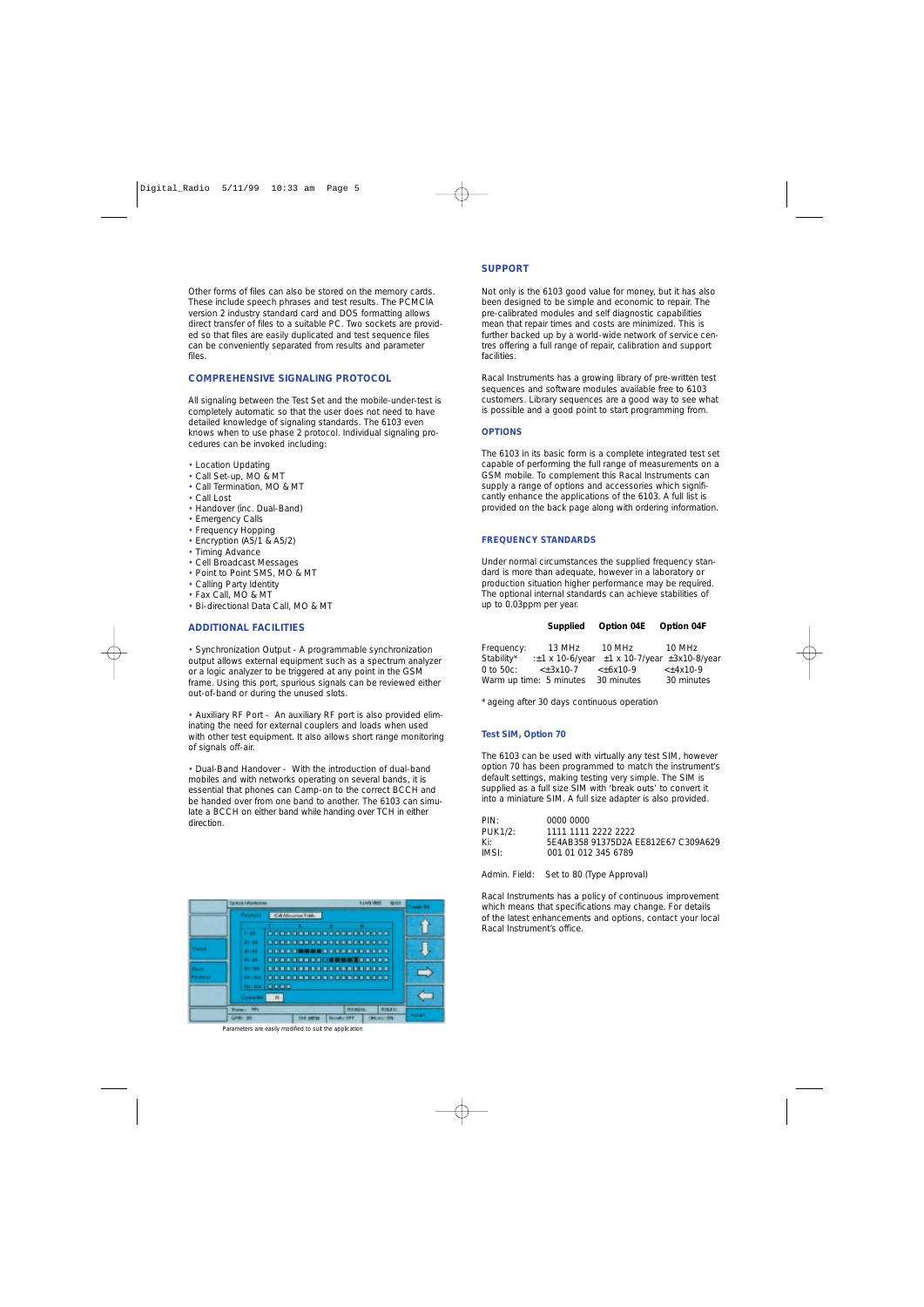#### **SINGLE TESTS**

For trouble shooting and development work, individual tests can be selected where any signaling necessary to perform the test is automatically generated. Prior to starting the test, the user can modify any associated parameters. On completion, the user is presented with the numeric results and a pass/fail indicator. If appropriate, any graphic information can also be viewed.

#### **AUTOMATIC AND GO/NO GO TESTING**

The 6103 is ideal for both step by step fault or for fully automatic, GO/NO-GO testing. The automatic capability offers a choice of running one of the instrument's built-in programs or a sequence created by the user. In this way it is possible to select virtually any combination of tests with complete freedom of channel numbers, parameters and test limits. Test sequences can be automatically entered to start by a location update or a call set up. Using this facility it is possible to carry



out any series of tests without even touching the instrument. This is particularly attractive for high throughput, screening applications.

Test sequences are easily produced from the front panel through a special learning mode or via a PC running a text editor. The instrument employs a form of instrument BASIC making programming very straightforward. New commands allow data entry, string handling, results processing, external device con-

trol and virtually any format of printout to be created. User variables and looping functions mean that a large number of test scenarios can be covered with very few lines of code.

#### **MULTIMODE**

As well as test sequences and single tests, the 6103 supports a special 'Multimode'. This provides continuously updated numeric and graphic displays of all the key transmitter and receiver measurements. The graphs and graduated bar-charts aid fault diagnosis and adjustment by giving the user recognizable 'pictures' of the performance of the mobile under test, as it happens.

As a further aid to the operator, the normal GSM test limits are marked on the bargraphs. If a reading exceeds these limits, the bar itself turns solid black making a potential fault easily recognized.

While in Multimode, most parameters are easily changed such as channel, slot number, mobile power and RF level. The rotary control can now be used to continuously update the RF level for manual sensitivity testing. Any protocol necessary to perform the changes is automatically generated making the 6103 very intuitive to operate.

#### **UNSYNCHRONIZED MODE**

Another mode similar to the Multimode is the unsynchronized mode. This provides the user with all the diagnostic facilities for testing RF modules and partially functioning phones. It also ensures that the instrument can be used with the manufacturer's specific test modes where the transmitter or receiver can be enabled without a SIM or any network signaling.

For transmitter testing, the instrument will automatically find any signal in the E-GSM, DCS1800 or GSM1900 bands and then continuously display all key measurements, including power profile and modulation spectrum graphs. A special IQ mode filter can be used for optimizing a mobile's modulator settings.

For receiver testing, the 6103 can generate a range of test signals including a valid control channel, a bursting traffic channel or an unmodulated carrier.

The unsynchronized mode is particularly suitable for making adjustments to a mobile's free running frequency standard or to its transmitter power steps.

#### **REMOTE OPERATION**

For production test systems where speed and control are paramount, the 6103 offers full 1EEE488 remote control of all tests and readings, including graph data. Remote control of the multimode means that transmitter and receiver measurements can be performed concurrently and parameters and settings are quickly changed with simple commands. For mobile adjustment or for mobile 'local' control, the unsynchronized mode can be used. This has the benefit that no time is wasted waiting for the protocol to synchronize and set up a call.

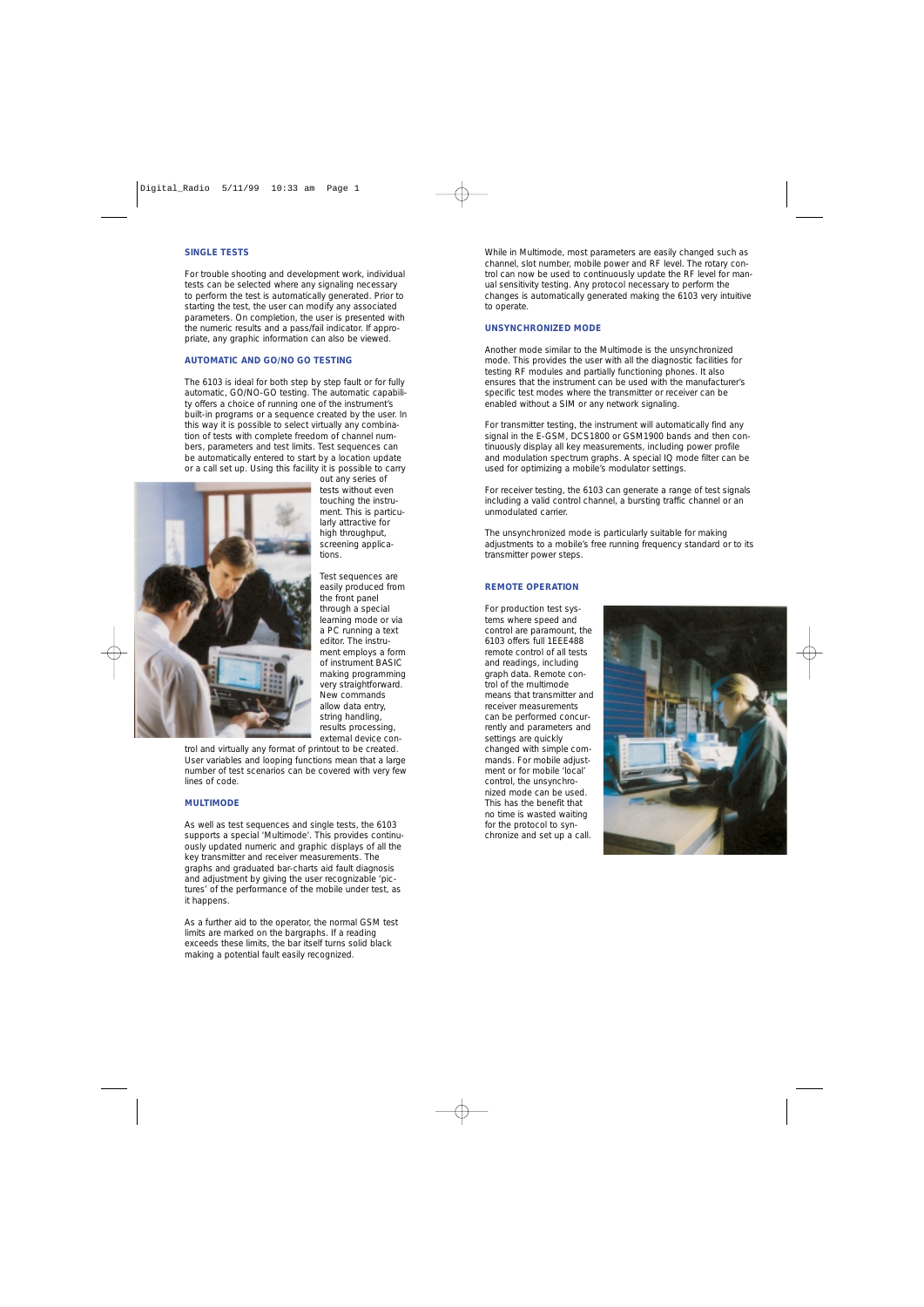#### **TECHNICAL SPECIFICATION**

#### **TEST CAPABILITY**

| <b>Functional Tests:</b>       | Call Set up - MO & MT<br>Call Termination -<br>MO, MT & Call lost<br>Synchronized Handover                                                                                                                                  |
|--------------------------------|-----------------------------------------------------------------------------------------------------------------------------------------------------------------------------------------------------------------------------|
| <b>Transmitter Tests:</b>      | Tx Test - Power, Phase &<br>Frequency Error, Power Profile,<br>Modulation Spectrum, Burst<br>Timing<br>Power Levels/Steps<br><b>Timing Advance</b>                                                                          |
| <b>Receiver Tests:</b>         | Rx Test - CII & CIb BER, FER,<br>RXQUAL, RXLEV<br>Sensitivity (Absolute)                                                                                                                                                    |
| Speech & Data Tests:           | Voice Loopback<br>Send speech<br>Receive speech<br>SMS point to point MO & MT<br>(transfer in call or idle mode)<br>Fax MO & MT<br>Bi-directional Data MO & MT                                                              |
| SIGNALING & PROTOCOL FEATURES  |                                                                                                                                                                                                                             |
| Control Channel:               | Combined format,<br>FCCH+SCH+CCCH+<br>SDCCH(4)+SACCH/4 with<br>CBCH when cell broadcast<br>active                                                                                                                           |
| <b>Traffic Channel</b>         | Full and half rate speech,<br>TCH/FS+SACCH/TF and<br>TCH/HS+SACCH/TH<br>Data at 9.6, 4.8 & 2.4kb/s<br>TCH/F9.6, TCH/F4.8 &<br>TCH/F2.4±SACCH/TF<br><b>Frequency Hopping</b><br>Encryption (with option 10)<br>Doppler shift |
| <b>Supplementary Services:</b> | Calling Line Identity                                                                                                                                                                                                       |
| <b>SIGNAL SOURCE</b>           |                                                                                                                                                                                                                             |
| Modulation:                    | <b>GMSK &amp; CW</b>                                                                                                                                                                                                        |
| Frequency<br>Frequency Bands:  | 925 - 960MHz (E-GSM)<br>1.805 - 1.880GHz (DCS1800)<br>1.930 - 1.990GHz (GSM1900)                                                                                                                                            |
| Resolution:                    | 1Hz                                                                                                                                                                                                                         |

#### **Main RF Input/Output Level**

Range:  $\frac{40dBm}{100}$  .  $\frac{40dBm}{100}$  to  $\frac{120dBm}{100}$  . E-GSM  $\pm$  1.5dB1.2 ( $\pm$ 

Resolution: 0.1dB

Auxiliary RF Input/Output Level

Range:  $\qquad \qquad -25$ dBm to - 105dBm

#### **MEASURING RECEIVER**

Frequency Bands: 880 - 915MHz (E-GSM)

#### **Main RF Input/Output**

Impedance: 50 ohms, nominal VSWR:  $\leq$ 1.3:1 Connector: N Type female Input Level Range: +46dBm to - 1dBm PEP **Auxiliary RF Input/output** Connector type: TNC female<br>
Input level Range: +31dBm to

#### **MEASUREMENTS**

### **Phase Error**

Accuracy RMS: Accuracy **Frequency Error** Range:  $\pm 2.5$ kHz **Power Level** Absolute Accuracy:

Relative Accuracy **Pulse Profile** Dynamic Range: >48dB **Time of Arrival** Accuracy: 0.05 bits **Modulation Spectrum** Dynamic Range: <br>
Frequency Span: TMHz. (5 channels) Frequency Span:

#### **INTERFACES**

#### **GENERAL**

Frequency range: 45 - 66Hz<br>Power consumption: 170VA maximum Power consumption: **Frequency Standard** Internal:  $\pm 1 \times 10^{-6}$ 

External frequencies: 10MHz ± 2.5 ppm

Output: 10MHz or 13MHz  $($ option 04E/04F $)$  +9dBm nominal into 50 **Dimensions and Environmental** Height: 210mm Depth: 420mm Weight: 12kg approx. Operating Temperature: 0 to 50 C Calibration Period: 1 year EMC: Complies with

+31dBm to -16dBmPEP Max power: 2.5W PEP; 0.3W continuous

Range:  $10^{\circ}$  RMS,  $+30^{\circ}$  peak  $<\pm 0.3^\circ$  at  $5^\circ$  $\leq$  + 7 2<sup>o</sup>

Accuracy  $\pm 6.5$ Hz + freq. Std. 3

+46dBm to -1dBm PEP<br><±1.0dB, (E-GSM)2 <±1.3dB, (DCS1800, GSM1900)2

Memory Card: 2 sockets, PCMCIA V2.0<br>
Card size: Type 1, 2 or 3 Type  $1, 2$  or  $3$ Card types supported: SRAM, ATA flash EEPROM and hard disk Synchronization Output: For synchronizing external equipment such as a spectrum analyzer GPIB: ANSI/IEEE 488.2 - 1987 Compatibility Subset: SH1, AH1, T5, L4, SR1, RL1, PPO, DC1, DTO, CO, E1 RS232 Interfaces: 2 configurable ports for printing and control 9 way male D-Type Parallel Printer: 25 way female D-Type

Voltage ranges: 85 - 130V and 180 - 264V A

(all sources of error)  $\pm 1.2 \times 10-7$  (option 04E) ±3.5 x 10-8 (option 04F) (13MHz, option 04E/04F) -2dBm to + 19dBm into 50.

350mm BS EN50081-1 (emissions) BS EN50082-1 (immunity) Safety: Complies with BS EN61010-1

*Notes: 1.For signals >-110 dBm 2. Valid for 15C to 35C 3. 10 bursts averaged, non hopping, options 04E or 04F 4. For signals>89.9dBm into 50*d *5. Valid from 15c to 31c.*

Supplemental characteristics provide additional information useful in applying the instrument, giving typical, but not warranted performance

 $E-GSM \pm 1.5$ dB1.2 (±0.6dB4.5) DCS 1800 ± 2.0dB1.2 (±0.7dB4.5) GSM 1900  $\pm$  2.0dB1.2 ( $\pm$ 0.8dB4.5)

1.710 - 1.785GHz (DCS1800) 1.850 - 1.910GHz (GSM1900)

80W PEP; 10W continuous